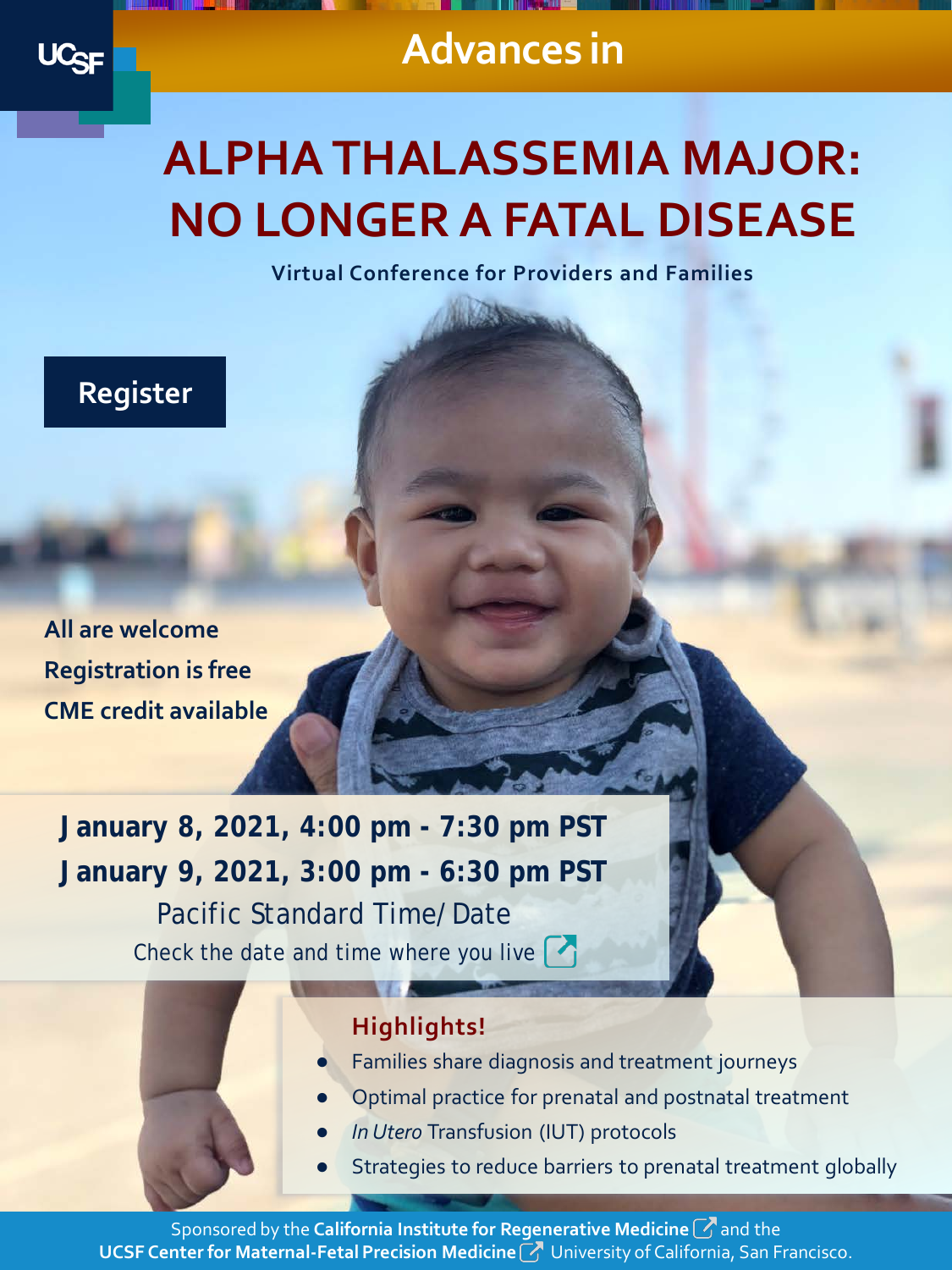### **Conference Summary**

## **Advances in Alpha Thalassemia Major: No Longer a Fatal Disease**

Alpha Thalassemia Major (ATM) was once considered universally fatal *in utero*. If left untreated, a fetus with ATM will develop severe anemia and hydrops and will die before or shortly after birth. However, recent evidence from patient registries has demonstrated that when ATM is diagnosed early in pregnancy, *in utero* transfusions (IUT) can reverse hydrops and enable survival with good neurological outcomes. Still, widespread adoption of IUTs – commonly administered to treat other fetal conditions – has not materialized for patients with ATM.

#### **The goals of this conference are to:**

- Demonstrate the impact of prenatal therapy on postnatal and long-term outcomes for alpha thalassemia major (ATM)
- Understand best practices for prenatal and postnatal treatment of ATM
- **Bring together families affected by ATM to share their diagnosis and treatment journeys**

#### *In collaboration with the Cooley's Anemia Foundation and the Thalassaemia International Federation (TIF), we will hold a special forum dedicated to building a patient group for ATM.*

Two half-day sessions are organized around prenatal screening, diagnosis, and therapies for ATM pregnancies (Day 1); and postnatal management of ATM from birth to adulthood (Day 2). Participants include clinicians, scientists, and families affected by ATM.

**Prenatal topics include** the natural history of ATM, ultrasound diagnosis of hydrops fetalis, genetic diagnosis of ATM, management of pregnancies affected by ATM, protocols for IUT, and an update on the ongoing phase 1 clinical trial of *in utero* hematopoietic stem cell transplant at the University of California, San Francisco. We will hold a specific forum to outline best practices for prenatal management with IUT.

**Postnatal topics include** protocols for chronic transfusions, bone marrow transplantation, and complications of ATM management. Barriers that inhibit access to prenatal and postnatal treatment, and strategies to make therapies more accessible globallywill be discussed.

Given the prevalence of ATM in Southeast Asia, the conference is scheduled so healthcare providers and families this region can participate during daytime hours.

#### **Registration is free and continuing medical education credits will be available.**

**January 8, 2021, 4:00 pm - 7:30 pm PST January 9, 2021, 3:00 pm - 6:30 pm PST**

**Pacific Standard Time/Date** Check the date and time where you live



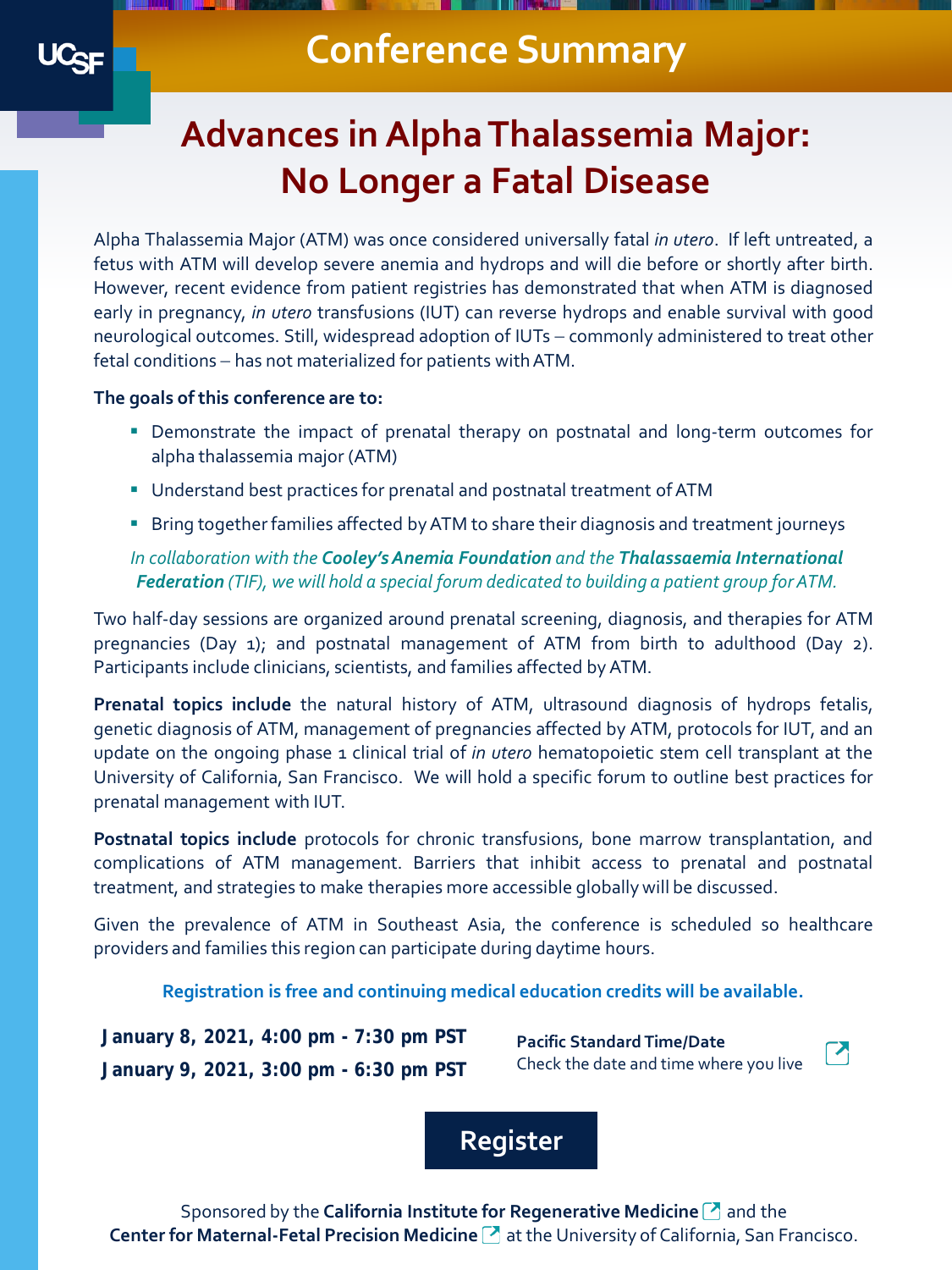|           | <b>DAY 1 Advances in Alpha Thalassemia Major</b>                                                                  |
|-----------|-------------------------------------------------------------------------------------------------------------------|
|           | January 8, 2021, 4:00 pm - 7:30 pm PST time/date                                                                  |
| $4:00$ pm | <b>Surviving with Joy - a short film</b>                                                                          |
| $4:05$ pm | Welcome and overview - Day 1<br>Tippi MacKenzie, MD (UCSF)                                                        |
| $4:15$ pm | <b>Family Experience 1</b><br>Conversations with families about their diagnosis and<br>treatment journeys         |
| 4:40 pm   | <b>Lessons from Patient Registries</b><br>Moderator: Ali Amid, MD                                                 |
|           | Canada Registry of ATM outcomes<br>Ali Amid, MD (University of Ottawa)                                            |
|           | UCSF Registry - focus on neurological outcomes<br>Marisa Schwab, MD, Billie Lianoglou, LCGC (UCSF)                |
|           | Meta-analysis of aggregated registry data<br>Tachjaree Panchalee, MD (Siriraj Hospital, Mahidol University)       |
|           | Live Q&A                                                                                                          |
| $5:25$ pm | <b>BREAK</b>                                                                                                      |
| $5:30$ pm | <b>Prenatal Screening and Diagnosis</b><br>Moderator: Mary Norton, MD                                             |
|           | <b>Genetic diagnosis of ATM</b><br>John Waye, PhD (McMaster University, Hamilton Health Sciences)                 |
|           | Prenatal thalassemia screening algorithm<br>Mary Norton, MD (UCSF)                                                |
|           | <b>Ultrasound diagnosis of hydrops</b><br>Pornpimol Ruangvutilert, MD, PhD (Siriraj Hospital, Mahidol University) |
|           | Live Q&A                                                                                                          |
| $6:15$ pm | <b>BREAK</b>                                                                                                      |
|           | Sponsored by the California Institute for Regenerative Medicine (CIRM)                                            |

and the UCSF Center for Maternal-Fetal Precision Medicine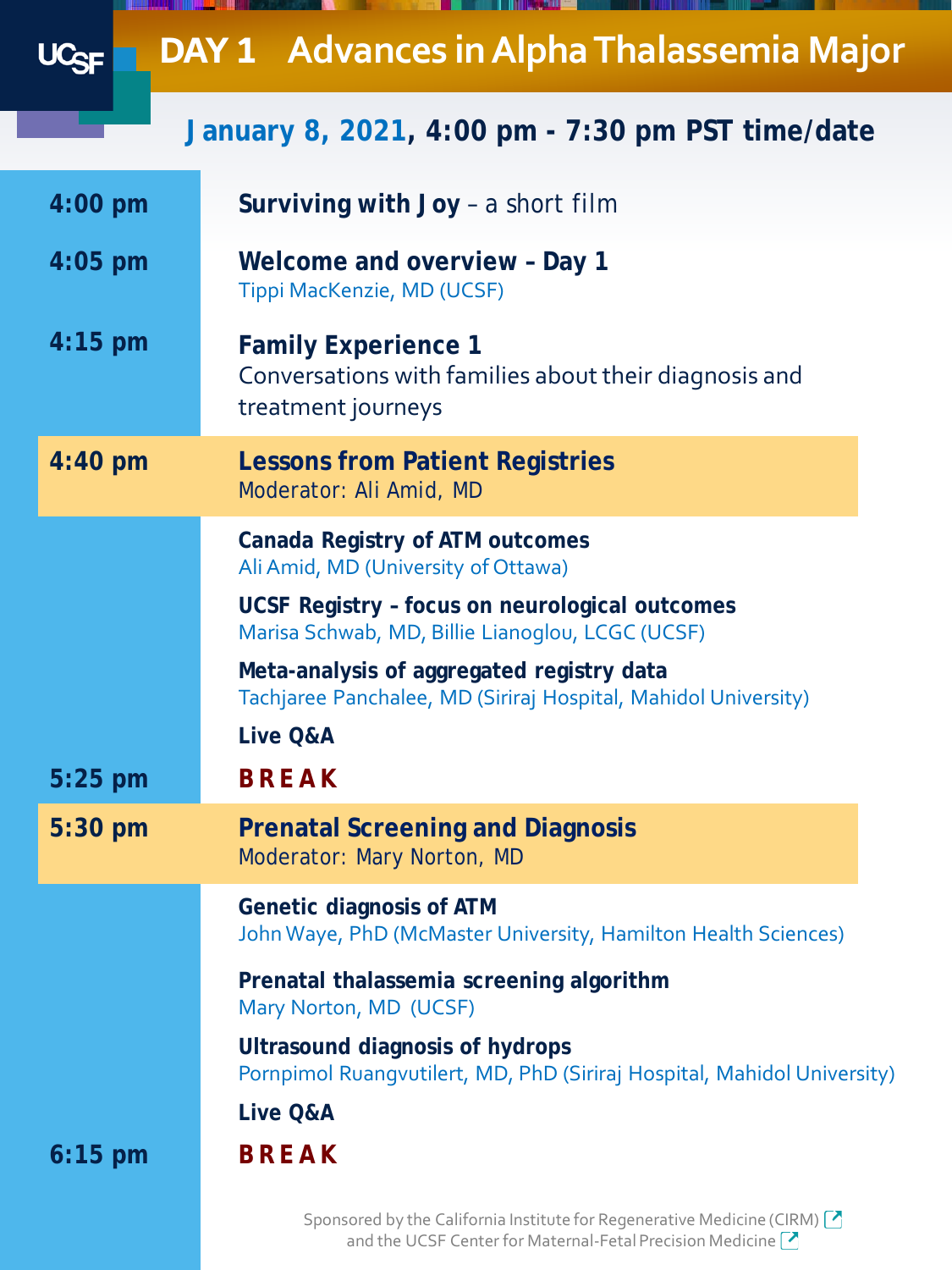|           | <b>DAY 1 Advances in Alpha Thalassemia Major</b>                                                                                               |
|-----------|------------------------------------------------------------------------------------------------------------------------------------------------|
|           | January 8, 2021, 4:00 pm - 7:30 pm PST time/date                                                                                               |
| $6:20$ pm | Optimizing fetal therapy for ATM<br>Introductions: Keith Ogasawara, MD                                                                         |
|           | Managing pregnancies affected by ATM<br>Juan González-Velez, MD, PhD (UCSF)                                                                    |
|           | Adoption of IUT as a therapy for ATM in the State of Hawaii<br>Keith Ogasawara, MD (Kaiser Permanente Hawaii)                                  |
|           | In utero transfusion protocol<br>Greg Ryan, MB (Mount Sinai Hospital, Ontario Fetal Centre)                                                    |
|           | In utero hematopoietic stem cell transplantation - Phase 1<br>clinical trial<br>Tippi MacKenzie, MD (UCSF)                                     |
| $6:55$ pm | Live panel: Interdisciplinary discussion regarding<br>prenatal care for ATM<br>Moderator: Tippi MacKenzie, MD                                  |
| $7:25$ pm | <b>Close Meeting</b><br>Tippi MacKenzie, MD (UCSF)                                                                                             |
| $7:30$ pm | <b>ADJOURN</b>                                                                                                                                 |
|           |                                                                                                                                                |
|           |                                                                                                                                                |
|           |                                                                                                                                                |
|           |                                                                                                                                                |
|           |                                                                                                                                                |
|           | Sponsored by the California Institute for Regenerative Medicine (CIRM) $\bigcirc$<br>and the UCSF Center for Maternal-Fetal Precision Medicine |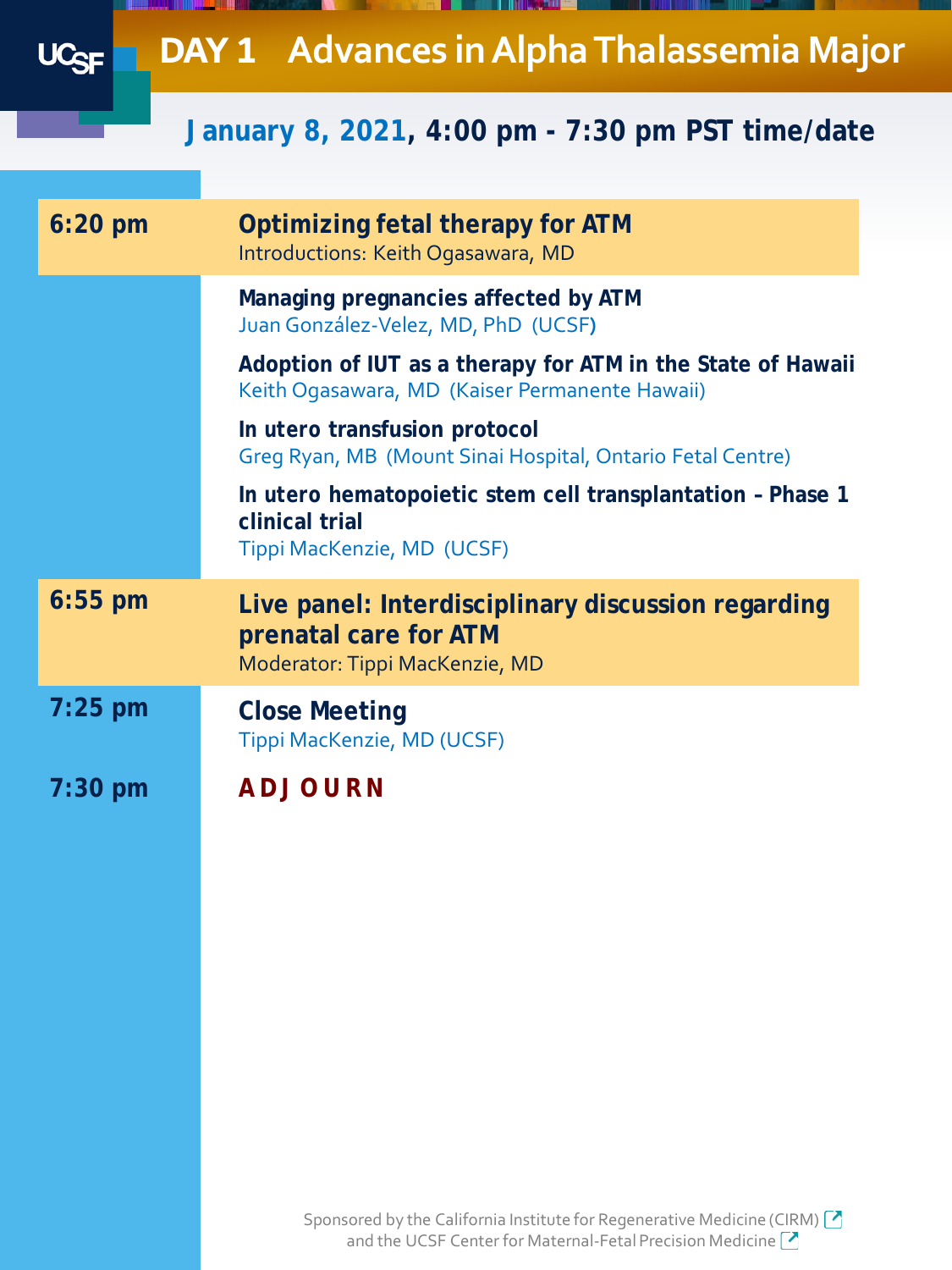|                       | <b>DAY 2 Advances in Alpha Thalassemia Major</b>                                                                                                                         |
|-----------------------|--------------------------------------------------------------------------------------------------------------------------------------------------------------------------|
|                       | January 9, 2021, 3:00 pm - 7:30 pm PST time/date                                                                                                                         |
| $3:00 -$<br>$3:50$ pm | Forum A: Specialists discuss IUT protocol consensus<br>Moderator: Juan González-Velez, MD, PhD (UCSF)<br>Zoom details will be sent to meeting registrants                |
| $3:00 -$<br>$3:50$ pm | Forum B: Building a patient-family group for ATM<br>Moderator: Sandra Gilbert, PhD (Cooley's Anemia Foundation)<br>Zoom details will be sent to meeting registrants      |
| $4:00$ pm             | Welcome and overview - Day 2<br>Tippi MacKenzie, MD (UCSF)                                                                                                               |
| $4:05$ pm             | <b>Family Experience 2</b><br>Conversations with families affected by ATM                                                                                                |
| 4:30 pm               | <b>Postnatal therapies for ATM</b><br>Moderator: Vip Viprakasit, MD, DPhil                                                                                               |
|                       | Postnatal transfusion protocols<br>Elliott Vichinsky, MD (UCSF)                                                                                                          |
|                       | Postnatal hematopoietic stem cell transplantation<br>Alexis Thompson, MD, MPH (Northwestern Feinberg School of Medicine)                                                 |
|                       | Transfusion and transplantation in Thailand<br>Vip Viprakasit, MD, DPhil (Siriraj Hospital, Mahidol University)                                                          |
| $5:05$ pm             | Live panel: Interdisciplinary discussion regarding<br>opportunities and challenges of providing global<br>postnatal care for ATM<br>Moderator: Vip Viprakasit, MD, DPhil |
| $5:30$ pm             | Thalassaemia International Federation (TIF)                                                                                                                              |
| $5:35$ pm             | <b>BREAK</b>                                                                                                                                                             |
|                       | Sponsored by the California Institute for Regenerative Medicine (CIRM) $\boxed{\cdot}$<br>and the UCSF Center for Maternal-Fetal Precision Medicine                      |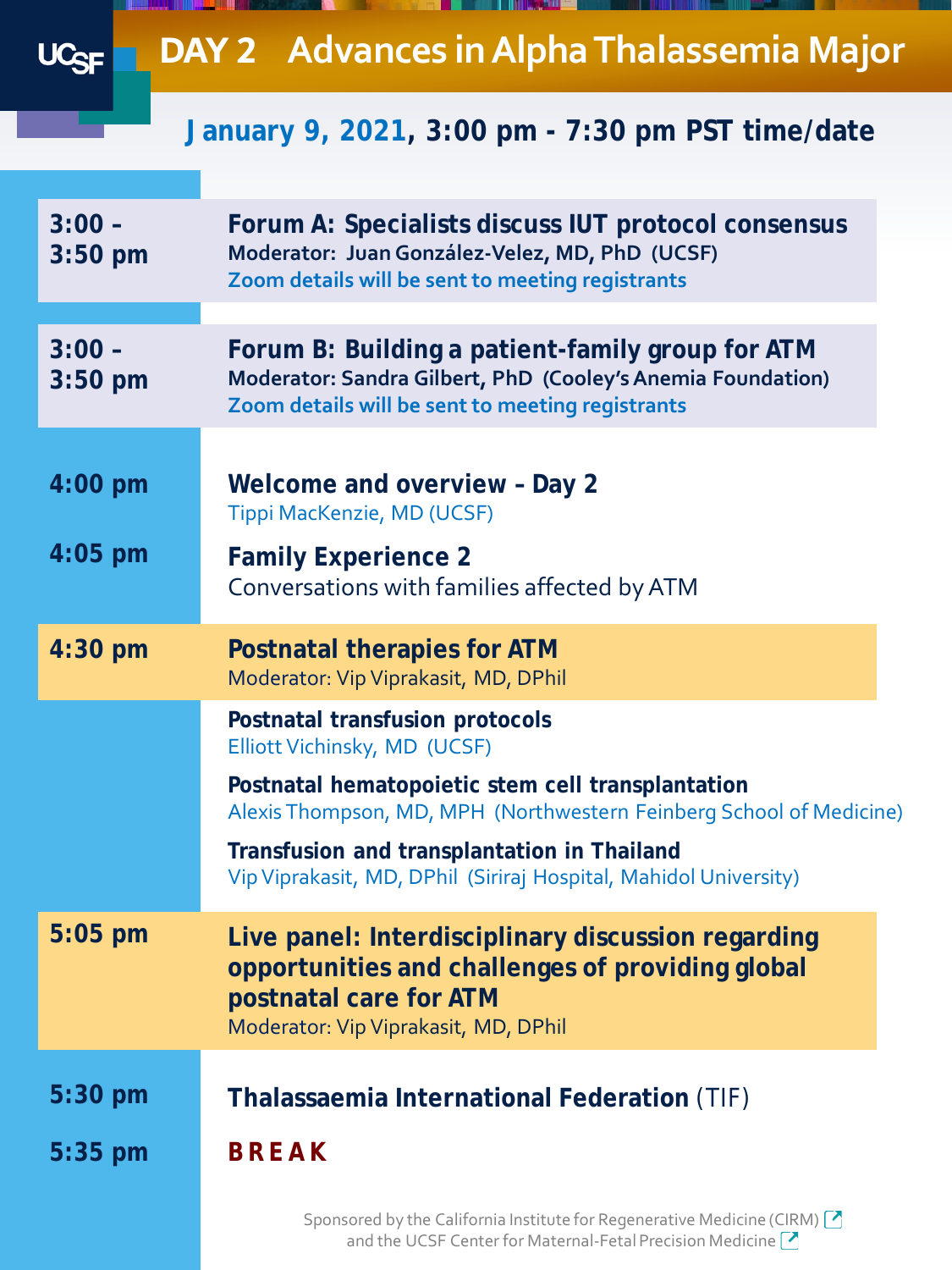**DAY 2 Advances in Alpha Thalassemia Major** UC<sub>SF</sub>

### **January 9, 2021, 3:00 pm - 7:30 pm PST time/date**

| Live panel: Discussion with families and providers<br>Moderator: Barbara Koenig, PhD, Director<br><b>UCSF Bioethics Program</b><br>Introduction by Craig Butler, MA, Executive Director<br><b>Cooley's Anemia Foundation</b> |
|------------------------------------------------------------------------------------------------------------------------------------------------------------------------------------------------------------------------------|
| <b>Close Meeting</b><br>Tippi MacKenzie, MD (UCSF)                                                                                                                                                                           |
| <b>ADJOURN</b>                                                                                                                                                                                                               |
|                                                                                                                                                                                                                              |

Sponsored by the California Institute for Regenerative Medicine (CIRM) <sup>2</sup> and the UCSF Center for Maternal-Fetal Precision Medicine